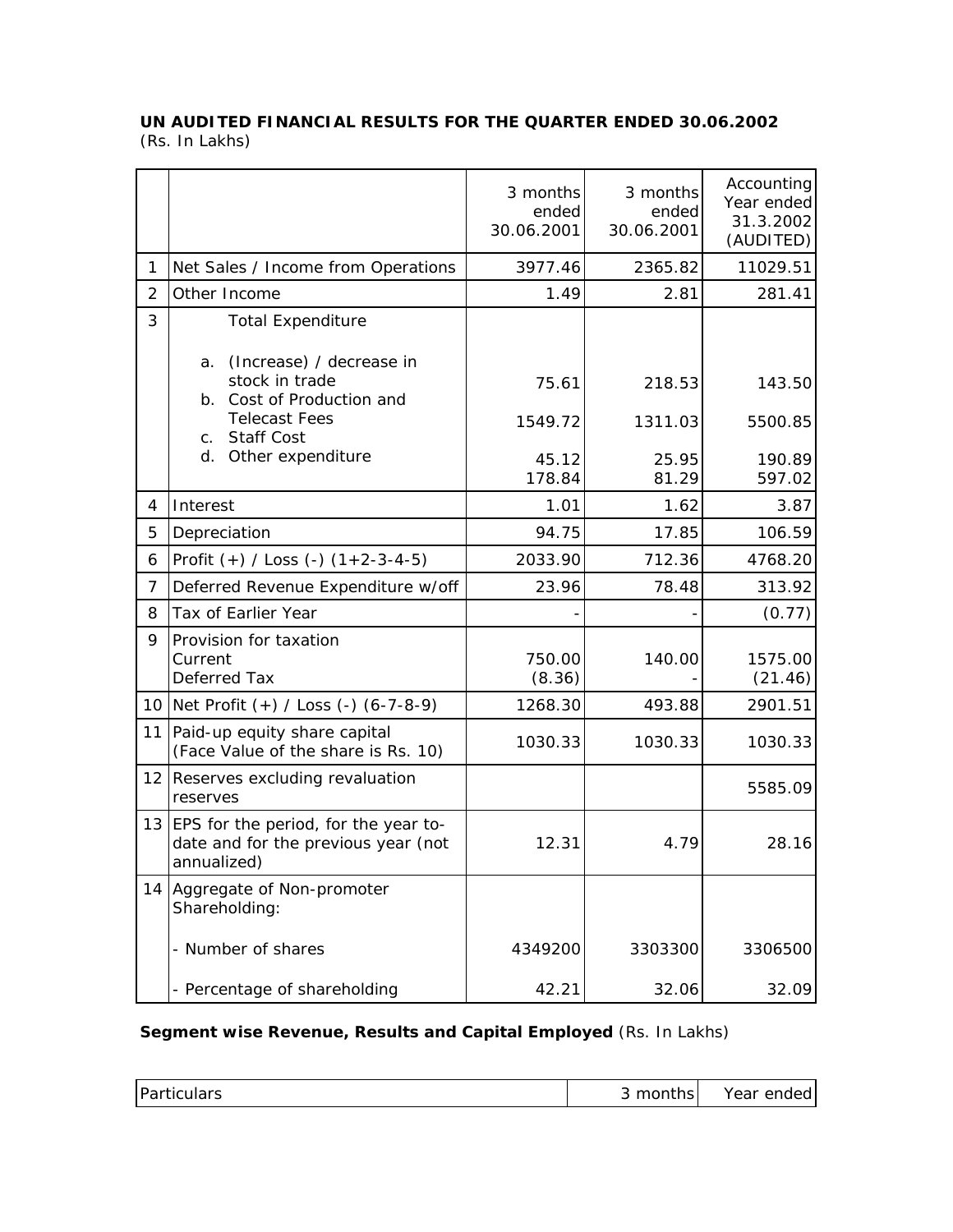|                |                                                                                                                                                           | ended<br>30.6.2002                                                | 31.3.2002                                                           |
|----------------|-----------------------------------------------------------------------------------------------------------------------------------------------------------|-------------------------------------------------------------------|---------------------------------------------------------------------|
| 1              | Segment Revenue                                                                                                                                           |                                                                   |                                                                     |
|                | a. Commissioned Programs<br>b. Sponsored Programs<br>Total<br>Less: Inter segment revenue                                                                 | 3425.80<br>551.66<br>3977.46                                      | 7964.27<br>3065.24<br>11029.51                                      |
|                | Total Net Sales / Income from Operations                                                                                                                  | 3977.46                                                           | 11029.51                                                            |
| $\overline{2}$ | Segment Results:<br>Profit / (Loss) before tax and interest from each<br>segment                                                                          |                                                                   |                                                                     |
|                | a. Commissioned Programs<br>b. Sponsored Programs<br>Total<br>Add: (i) Other Income<br>Total<br>Less: (i) Interest<br>(ii) Other un allocable expenditure | 2135.00<br>217.13<br>2352.13<br>1.49<br>2353.62<br>1.01<br>318.71 | 4427.70<br>957.47<br>5385.17<br>281.40<br>5666.57<br>3.87<br>894.50 |
|                | Total Profit before tax and write offs                                                                                                                    | 2033.90                                                           | 4768.20                                                             |
| 3              | Capital Employed<br>(Segment assets - Segment Liabilities)<br>(Refer Note No. 4)                                                                          |                                                                   |                                                                     |

Notes :

- 1. The above results were taken on record by the Board of Directors at their meeting held on 30th July, 2002.
- 2. At the meeting of the Board of Directors of the Company held on 27th July, 2002, the Board of Directors of the Company has approved the sub-division of the Company's shares of face value of Rs. 10 (Ten) each into shares of Rs. 2 (Two) each credited as fully paid up, subject to the approval of shareholders at the Annual General Meeting of the Company to be held on 23rd August, 2002.
- 3. The Company has charged depreciation on sets and studios at a rate higher than that prescribed under Schedule XIV of the Companies Act, 1956. As a result, the profit for the quarter is lower by Rs. 58.26 Lacs.
- 4. Fixed Assets used in the Company's operations or liabilities contracted have not been identified to any of the reportable segments, as the fixed assets are used interchangeably between segments. The Company believes that it is currently not practicable to provide segment disclosures relating to total assets and liabilities since a meaningful segregation of the data is onerous.
- 5. Corresponding figures of the previous period have been regrouped / restated, wherever necessary.